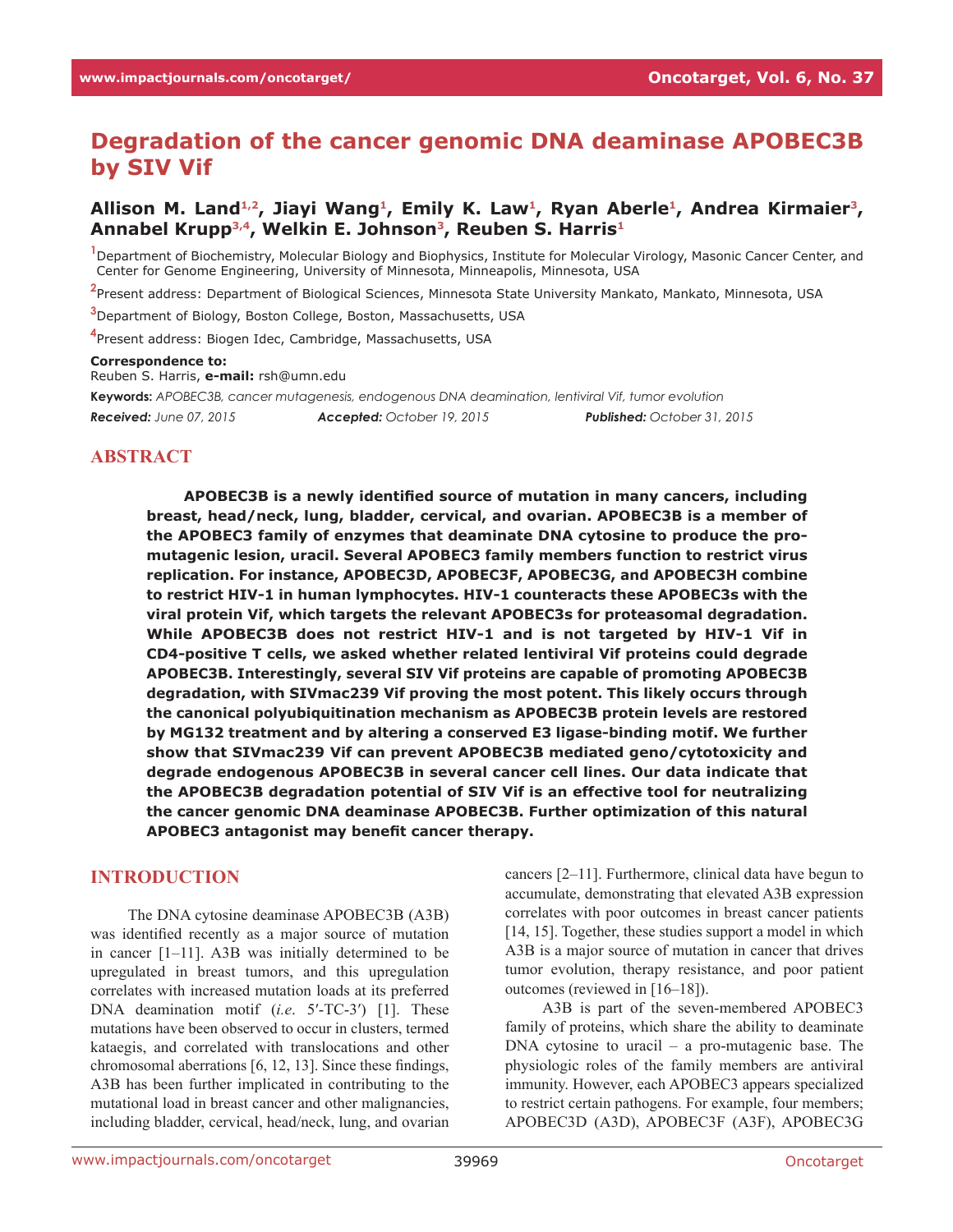(A3G), and APOBEC3H (A3H), have the ability to restrict the lentivirus human immunodeficiency virus-1 (HIV-1) in T lymphocytes by catalyzing mutations in the viral genome and interfering with reverse transcription (many labs, reviewed in [19, 20]). HIV-1 counteracts restriction by binding these APOBEC3 enzymes with the virally encoded Vif protein, and targeting them for E3 ubiquitin ligase-mediated proteasomal degradation (reviewed in [19, 20]). The human A3B (huA3B) protein, however, does not restrict HIV-1 in T cells, and is not neutralized by HIV-1 Vif [21–28].

Most lentiviruses in addition to HIV-1 encode a Vif protein, including simian immunodeficiency virus (SIV), bovine immunodeficiency virus (BIV), feline immunodeficiency virus (FIV), and maedi-visna virus (MVV). The Vif proteins from these viruses also function to degrade the cognate restrictive APOBEC3 proteins from each mammalian host [22, 29–32]. The number and type of APOBEC3 proteins that are encoded by each animal host can vary, with simians expressing seven APOBEC3 proteins (similar to humans), cats expressing five APOBEC3 proteins, and cows and sheep each expressing four APOBEC3 proteins [33–35]. It is generally believed that each Vif protein has undergone evolutionary optimization to specifically degrade the APOBEC3s of each host. However, cross-species degradation has been documented and indeed likely occurs to allow zoonotic transmission [32, 35, 36]. Based on this rationale, we hypothesized that at least one naturally occurring lentiviral Vif would have human A3B (huA3B) antagonizing activity.

To test this idea, we surveyed a panel of Vif proteins from diverse lentiviruses (see Methods for a full listing of viral isolates) and found that SIVmac239 Vif is a potent neutralizer of huA3B, while several other SIV Vif proteins are also capable of promoting huA3B degradation. MG132 treatment inhibited degradation, as did altering the conserved E3 ligase-binding motif, indicating that the degradation likely occurs through the established polyubiquitination mechanism. Finally, we demonstrated that SIVmac239 Vif can prevent huA3B mediated geno/ cytotoxicity and degrade endogenous huA3B in multiple human cancer cell lines. Our studies thereby establish SIVmac239 Vif as a molecular tool that may be further developed into a therapeutic strategy to counteract huA3B, decrease tumor mutation rates, and improve patient outcomes.

#### **RESULTS**

#### **SIVmac239 Vif triggers huA3B degradation**

We and others have previously demonstrated that  $HIV-1<sub>IIB</sub>$  Vif does not efficiently mediate degradation of huA3B during viral infection [21–25, 37]. To determine huA3B sensitivity to degradation by various lentiviral Vif proteins, we tested the ability of a panel of Vif constructs derived from HIV- $1_{\text{IIB}}$ , SIVmac239, BIV, MVV, and FIV to mediate degradation of huA3B. These Vif constructs were transfected into 293T cells at near-equivalent levels based on immunoblots, along with a constant amount of huA3B or vector control (Fig. 1A). The expected sizes of these Vif proteins range from approximately 23.9 kDa for HIV- $1_{\text{IIB}}$  Vif to 30.4 kDa for FIV Vif including the 1.2 kDa carboxy-terminal MYC epitope tag. HIV- $1_{\text{IIB}}$ Vif demonstrated inefficient counteraction of huA3B, as it was only able to mediate degradation of huA3B at the highest expression levels. SIVmac239 Vif was the most efficient at mediating degradation of huA3B, with the lowest level of SIVmac239 Vif mediating a similar level of huA3B degradation as the highest level of  $HIV-1_{IIB}$  Vif. Furthermore, the highest level of SIVmac239 Vif rendered huA3B barely detectable by immunoblot (Fig. 1A). HuA3B cotransfected with BIV Vif showed moderately lower levels of expression regardless of the amount of BIV Vif co-transfected. FIV Vif and MVV Vif did not have any effect on huA3B, regardless of expression levels.



**Figure 1: SIVmac239 Vif efficiently degrades huA3B. A.** Immunoblot demonstrating the varying abilities of the lentiviral Vif proteins to degrade huA3B. The lysates were blotted for MYC to detect Vif, HA to detect huA3B, and tubulin (TUB) as a loading control. **B.** Representative immunoblot demonstrating the abilities of Vif from HIV- $1_{\text{IIB}}$  and the indicated SIV isolates to degrade huA3B. The lysates were blotted for MYC to detect Vif, HA to detect huA3B, and tubulin (TUB) as a loading control. The migration positions of molecular weight standards are indicated next to the anti-MYC (Vif) panels.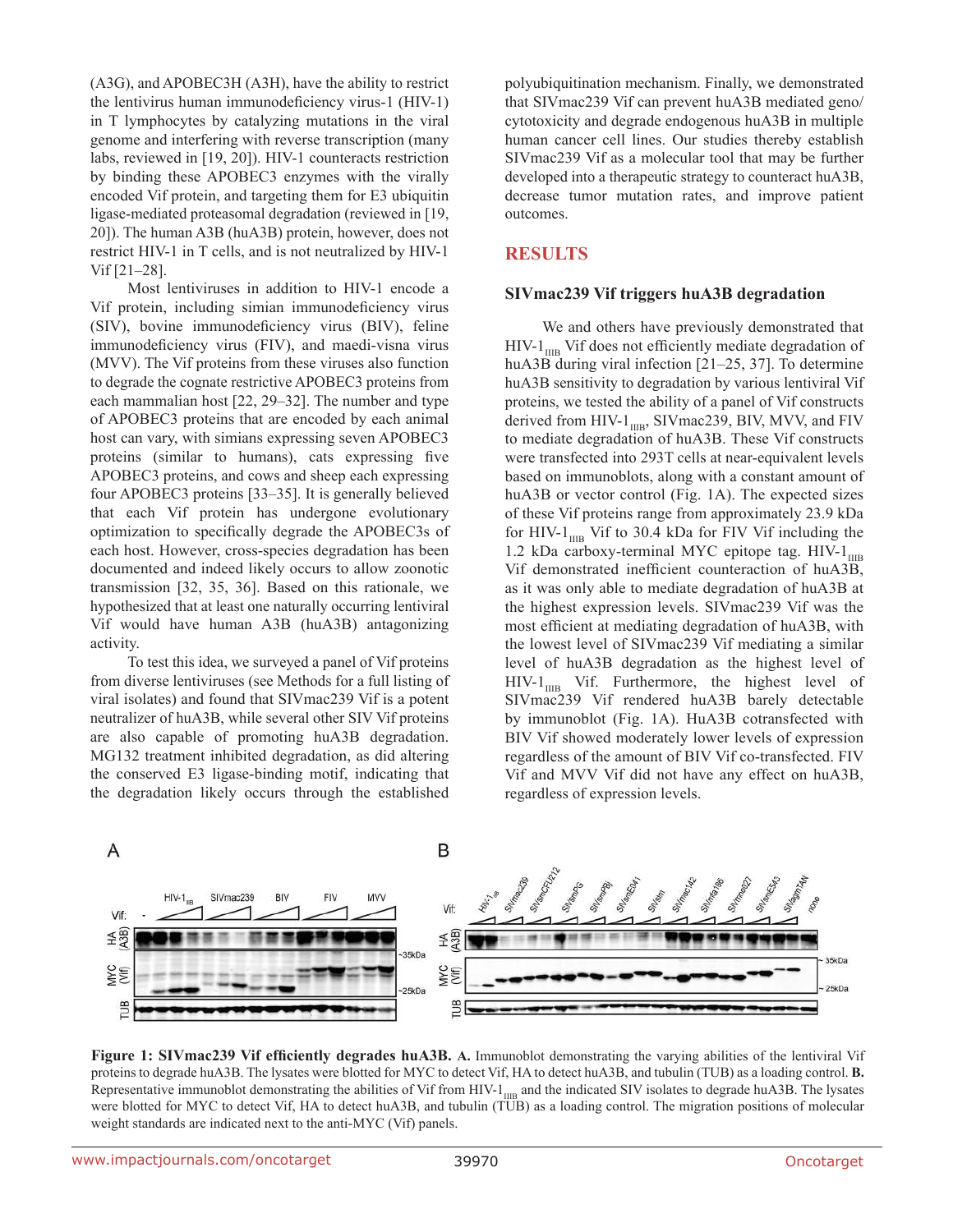To determine if degradation of huA3B is a property elicited by Vif from multiple SIV strains, we tested a diverse panel of SIV Vif expression constructs. The panel consisted of lentiviruses that naturally infect sooty mangabeys, rhesus macaques, stump-tailed macaques, pigtailed macaques, cynomolgus macaques, and African green monkeys [38]. As described above, these Vif constructs were expressed in 293T cells at near-equivalent levels based on immunoblots, with huA3B or vector control, and cellular lysates were probed to assess the level of Vif-mediated degradation of huA3B (Fig. 1B). Many of the different SIV Vif proteins caused degradation of huA3B. These include Vif from SIVmac239, SIVsmCFU212, SIVsmPG, SIVsmPBj, SIVsmE041, and SIVstm. Additionally, many of the different SIV Vif proteins were unable to mediate degradation of huA3B. These Vif proteins include SIVmac142, SIVmfa186, SIVmne027, SIVsmE543, SIVagmTAN, as well as Vif from HIV- $1_{\text{IIB}}$ (Fig. 1B). Over multiple independent experiments, SIVmac239 Vif consistently expressed well and elicited a strong huA3B degradation phenotype. For these reasons, additional experiments focused on SIVmac239 Vif.

#### **SIVmac239 Vif degrades huA3B in a manner**  analogous to HIV-1<sub>IIIB</sub> Vif degradation of huA3G

To determine if SIVmac239 Vif mediates degradation of huA3B in an analogous manner to HIV- $1_{\text{IIB}}$ Vif degradation of huA3G, which has been studied extensively (reviewed in [19, 20]), we tested for Vifmediated relief of HIV-1 restriction in single-cycle infectivity assays. Additionally, we examined rhesus macaque A3B (rhA3B) susceptibility to SIVmac239 Vif, as this protein is the cognate target of SIVmac239 Vif. HuA3B, rhA3B, huA3G, and vector control constructs were transfected into the 293T cell line with Vif-deficient full-length molecular clone  $HIV-1_{IIB}$ . Another vector control, HIV- $1_{\text{IIB}}$  Vif, or SIVmac239 Vif were cotransfected into the cells on separate expression vectors. As shown previously, huA3G restricted viral infectivity in the absence of any Vif protein, but lesser so when HIV- $1_{\text{IIB}}$ Vif was present (Fig. 2A). The ability of huA3G to restrict HIV replication was even more strongly counteracted by SIVmac239 Vif, as reported [39, 40]. Overall, both HIV- $1_{\text{IIB}}$  and SIVmac239 Vif proteins have the capacity to degrade huA3G (Fig. 2B). In contrast, huA3B restricted  $HIV-1<sub>I</sub>$  infectivity both in the absence of Vif protein and in the presence of HIV- $1_{\text{IIB}}$  Vif. Only SIVmac239 Vif was able to relieve huA3B-mediated restriction of HIV- $1_{\text{IIB}}$ (Fig. 2A), and only SIVmac239 Vif promoted degradation of huA3B (Fig. 2B). The rhA3B protein showed a similar restriction profile to huA3B. RhA3B was restrictive in the absence of Vif, and in the presence of HIV- $1_{\text{IIB}}$  Vif. SIVmac239 Vif moderately restored viral infectivity in the presence of rhA3B (Fig. 2A), and had a minor effect on rhA3B degradation (Fig. 2B), as reported [22, 32].

To further characterize similarities between huA3G, huA3B, and rhA3B counteraction by HIV- $1_{\text{IIB}}$ Vif and SIVmac239 Vif, we tested whether the observed degradation occurs through a ubiquitin-mediated proteasomal degradation pathway, as is the case for HIV-1 Vif-mediated degradation of huA3G, by inhibiting proteasomal degradation with the compound MG132 [41, 42]. As expected, MG132 inhibited degradation of huA3G by HIV- $1_{\text{IIB}}$  Vif and SIVmac239 Vif (Fig. 3A). SIVmac239 Vif, but not HIV- $1_{\text{IIB}}$  Vif, mediated degradation of huA3B, and this degradation was also inhibited by MG132. RhA3B was somewhat degraded in the presence of SIVmac239 Vif, while HIV- $1_{\text{HR}}$  Vif was not observed to mediate degradation of rhA3B. Inhibition of the proteasome with MG132 decreased SIVmac239 Vif mediated degradation of rhA3B (Fig. 3A).



**Figure 2: SIVmac239 Vif efficiently counteracts huA3B-mediated restriction of HIV-1. A.** Bar graph depicting the infectivity (measured as % infected CEM-GFP reporter) of Vif-deficient HIV- $1_{\text{IIB}}$  complemented with vector (grey bars), HIV- $1_{\text{IIB}}$  Vif (blue bars), or SIVmac239 Vif (red bars); produced in the presence of vector control, huA3B, rhA3B or huA3G (*n* = 3; mean and SD shown). Asterisks indicate level of significance, compared to the no Vif condition (\*\*\**p* < 0.001, as determined by one-way ANOVA). **B.** Representative immunoblots for each infection condition are shown beneath each histogram bar. Purified viral particles were blotted for HA to detect A3 and for p24 (Gag) as a loading control. Producer cell lysates were blotted for HA to detect A3, for MYC to detect Vif, and for Tubulin (TUB) as a loading control. The migration positions of molecular weight standards are indicated next to the anti-MYC (Vif) panels.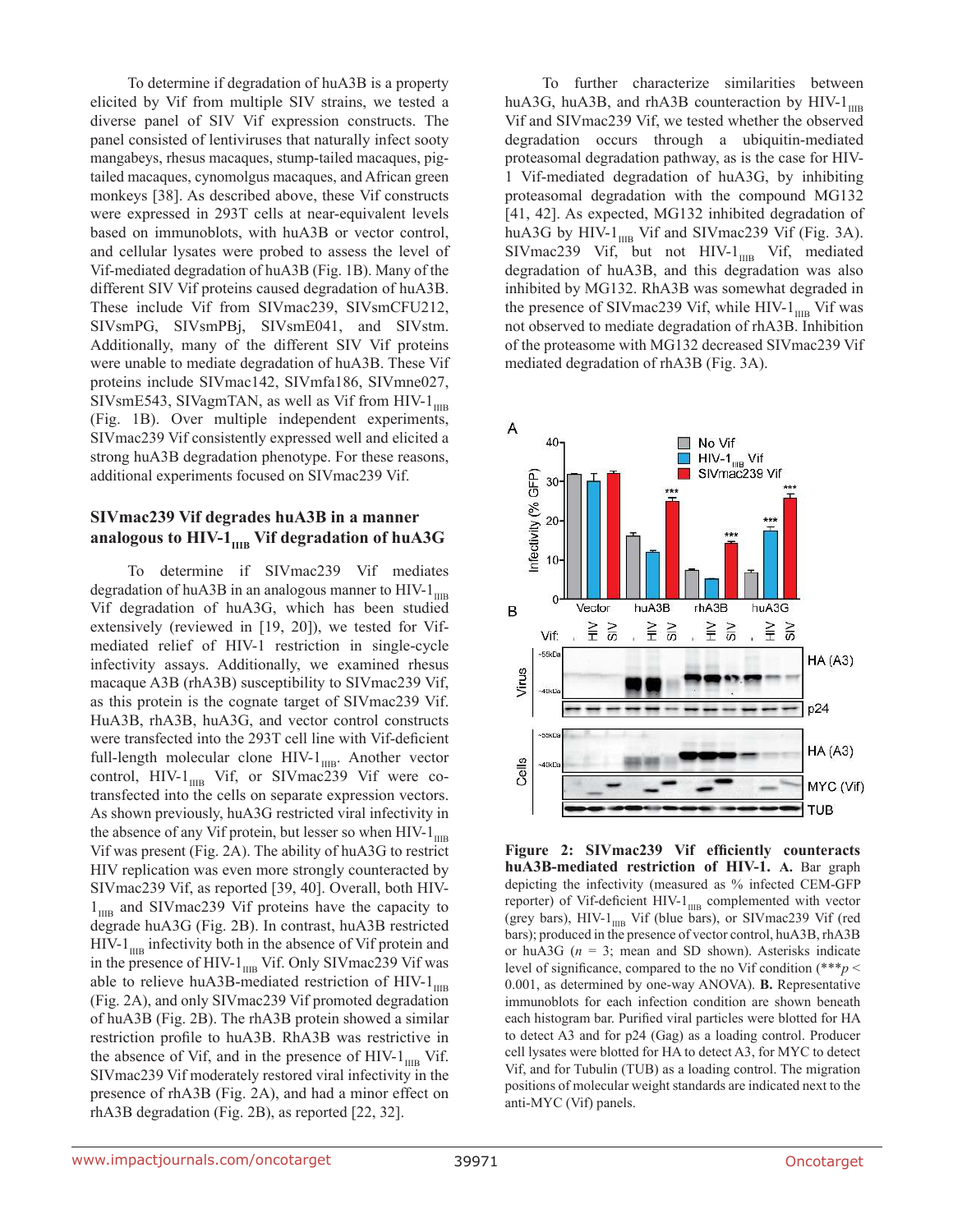We next asked whether the SLQ motif of Vif, which mediates interaction with ELOC of the E3 ubiquitin ligase complex, is important for mediating degradation of huA3B. HIV- $1_{\text{IIB}}$  Vif and SIVmac239 Vif are only 30% identical at the amino acid level, but the SLQ motif is conserved (Fig. 3B). We transfected cells with APOBEC3 and Vif constructs as shown in Fig. 3C. Mutation of the  $\rm SLQ$  region to AAA in HIV-1  $_{\rm IIB}$  Vif abrogated its ability to mediate degradation of huA3G. Similarly, mutation of the SLQ region to AAA in SIVmac239 Vif also abolished degradation of huA3G (Fig. 3C). Neither wild-type nor  $SLQ$ - > AAA versions of HIV-1 $_{IIB}$  Vif caused degradation of huA3B. The SLQ- > AAA mutation in SIVmac239 Vif prevented Vif-mediated degradation of huA3B, indicating that this Vif protein interacts with the E3 ligase complex to degrade huA3B in a manner similar to the interaction of HIV-1 Vif and huA3G (Fig. 3C).

### **SIVmac239 Vif rescues cells from huA3Bmediated cytotoxicity**

HuA3B is geno/cytotoxic in cell culture systems when overexpressed [1, 13, 43]. HuA3B localizes to the nucleus of cells, where it accesses genomic DNA and causes massive amounts of C-to-U deamination events. This leads to abasic sites, catastrophic levels of mutation, and ultimately cell death [1]. To determine if SIVmac239 Vif could save cells from huA3B-mediated cytotoxicity, we stably expressed huA3B-eGFP or eGFP alone under the control of a doxycycline-inducible promoter in T-REx 293 cells, allowing for titratable expression of the protein [1]. Vector control, HIV- $1_{\text{IIB}}$  Vif, and SIVmac239 Vif were expressed stably in the inducible huA3B and GFP cells, and expression was confirmed by immunoblotting (inset images, Fig. 4A & 4B). These cells were plated in increasing concentrations of doxycycline to assess viability in the constitutive presence of Vif and the inducible presence of huA3B.

The cells that inducibly expressed huA3B alone (*i.e.* huA3B + vector control) showed a marked decrease in viability, correlating with increased huA3B expression, with an IC<sub>50</sub> value of 5 × 10<sup>-1</sup> pg/mL doxycycline (Fig. 4A). Stable expression of HIV- $1_{\text{IIB}}$  Vif counteracted huA3B at an intermediate level, as demonstrated by significantly increased viability at  $1 - 10^3$  pg/mL doxycycline, and increasing the IC<sub>50</sub> value to  $4.4 \times 10^3$ pg/mL doxycycline. Additionally, as seen in immunoblots, there is a modest decrease in detected huA3B compared



**Figure 3: SIVmac239 Vif degradation of huA3B is analogous to HIV-1IIIB Vif degradation of huA3G. A.** Immunoblots demonstrating inhibition of Vif-mediated degradation of A3 proteins in the presence of MG132 (5 μM, 16 hours) or an equivalent amount of acetonitrile as a vehicle control. **B.** Amino acid alignment of the ELOC-binding SLQ region of the HIV-1 and SIV Vif proteins used in this study. The residues are shaded for conservation, with darker shades corresponding to more conserved positions. The residue positions included in the alignment are indicated. The conserved SLQ tri-residue motif is underlined. **C.** Immunoblots demonstrating that SIVmac239 Vif-mediated degradation of huA3B is dependent on the SLQ motif, as is HIV-1<sub>IIIB</sub> and SIVmac239 degradation of huA3G. Cell lysates were blotted for MYC to detect Vif, for HA to detect A3, and for tubulin (TUB) as a loading control.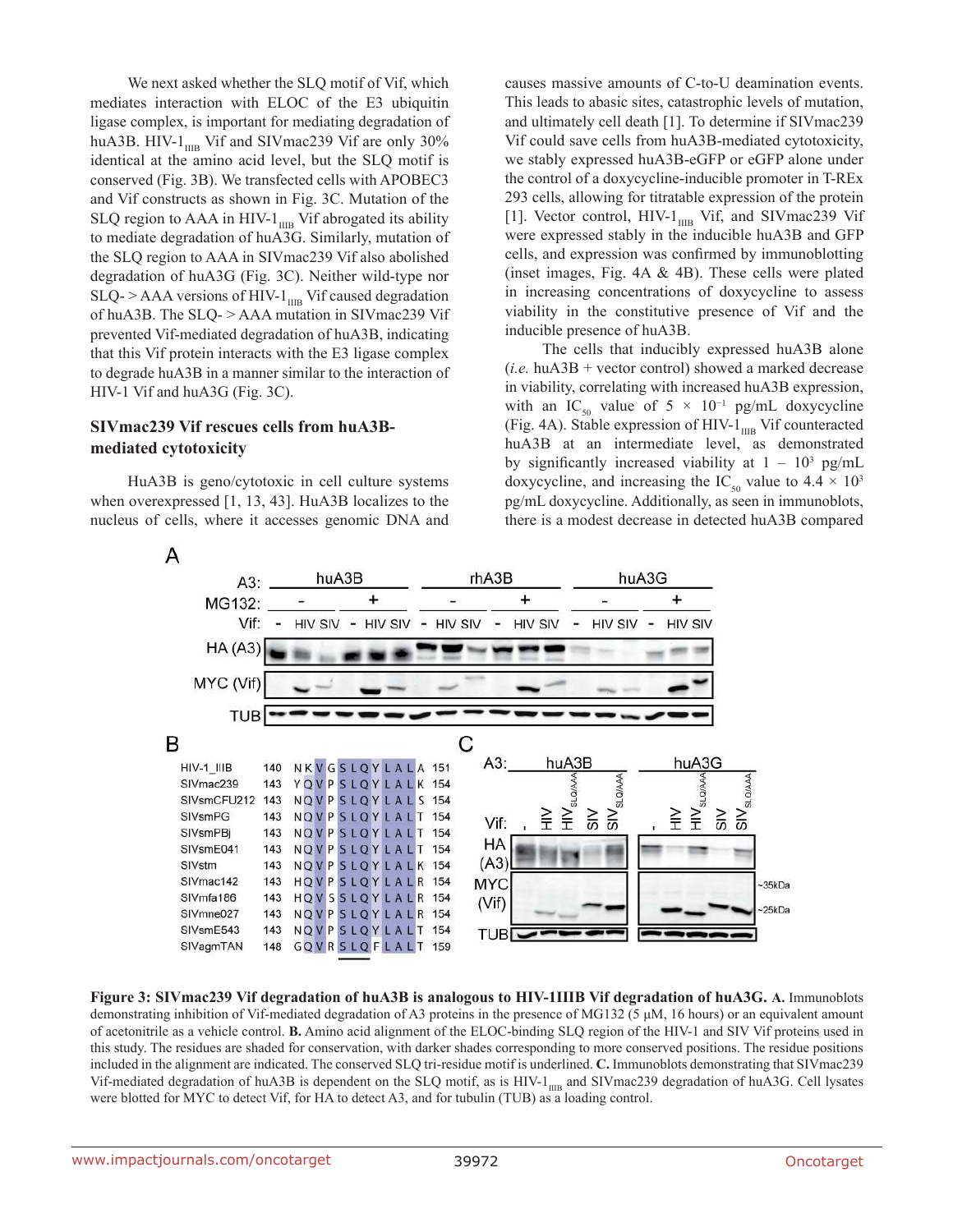with no Vif (Fig. 4B). Stable expression of SIVmac239 Vif robustly counteracted huA3B and showed fully rescued or significantly increased levels of viability at all tested doxycycline concentrations. The maximal decrease in viability observed was only 30%, preventing the determination of an  $IC_{50}$  value. The amount of huA3B detectable by immunoblot is only moderately less than that with no Vif, or HIV- $1_{\text{IIB}}$ , and still clearly detectable. These data indicate that SIVmac239 Vif may counteract huA3B through both a canonical degradation mechanism (likely the major pathway based on the aforementioned results) as well as, we speculate, a non-canonical mechanism such as cytoplasmic sequestration. This theory is not without precedent as HIV-1 Vif has been reported to alter the subcellular localization of APOBEC3 enzymes [37]. For comparison, cells that inducibly expressed GFP showed a constant level of viability with increasing GFP expression, regardless of co-expression of HIV- $1_{\text{IIB}}$  Vif or SIV Vif (Fig. 4C & 4D).

#### **SIVmac239 Vif degrades endogenous huA3B**

To begin to assess the feasibility of using SIVmac239 Vif or a derivative to counteract endogenous huA3B as an anti-cancer therapeutic, we examined the effect of SIVmac239 Vif in three cancer cell lines that endogenously express high levels of huA3B: HCC1569 cells, a human breast cancer cell line; JSQ3, a human head and neck cancer cell line; and OVCAR5, a human ovarian cancer cell line [1, 3]. These three cell lines were transfected with HIV- $1_{\text{IIB}}$  Vif and SIVmac239 Vif expression constructs, as well as empty vector. No significant difference in levels of endogenous huA3B was observed in cells stably expressing the vector control or HIV-1 $_{\text{I}}$  Vif (Fig. 5A & 5B). In contrast, HCC1569, JSQ3, and OVCAR5 cells engineered to express SIVmac239 Vif all showed significantly lower levels of huA3B, indicating that SIVmac239 Vif is capable of mediating the degradation of endogenous huA3B in cancer cells (Fig. 5A & 5B).

We further characterized SIVmac239 Vif-mediated degradation of endogenous huA3B in the OVCAR5 cell line. As shown with overexpressed huA3B, mutation of the SLQ region to AAA in SIVmac239 Vif abrogated its ability to mediate degradation of endogenous huA3B (Fig. 5C). Changing the SLQ region to AAA in HIV- $1_{\text{IIB}}$ Vif had no effect, as neither of these proteins mediated degradation of huA3B (Fig. 5C). In further agreement with the overexpression experiments, treatment of the OVCAR5 cells with the proteasomal inhibitor MG132 rescued



**Figure 4: SIVmac239 Vif rescues cells from huA3B-mediated DNA damage and cytotoxicity. A.** Clonogenic assay for T-REx 293 cells expressing huA3B-eGFP with doxycycline induction, and stably expressing vector (grey),  $HIV-1_{\text{IHR}}$  Vif (blue), or SIVmac239 Vif (red). Relative viability indicates the ratio of clones that grew in increasing doxycycline, compared to no doxycycline induction  $(n = 3)$ , mean and SD shown). The lysates (inset) were blotted for MYC to detect Vif and tubulin (TUB) as a loading control. Asterisks indicate level of significance, compared to vector condition (\**p* < 0.05; \*\**p* < 0.01; \*\*\**p* < 0.001, as determined by two-way ANOVA). **B.** Representative immunoblots for cells at each doxycycline (dox) concentration show induction of huA3B in the presence of the indicated Vif constructs. Cell lysates were blotted for GFP to detect huA3B-eGFP and for HSP90 as a loading control. **C.** Clonogenic assay for T-REx 293 cells expressing eGFP with doxycycline induction, and stably expressing vector (squares), HIV-1<sub>IIIB</sub> Vif (triangles), or SIVmac239 Vif (circles), as described above  $(n = 3$ , mean and SD shown). The lysates (inset) were blotted for MYC to detect Vif and for tubulin (TUB) as a loading control. **D.** Representative immunoblots for cells at each doxycycline (dox) concentration show induction of GFP in the presence of the indicated Vif constructs. The lysates were blotted for GFP and for HSP90 as a loading control.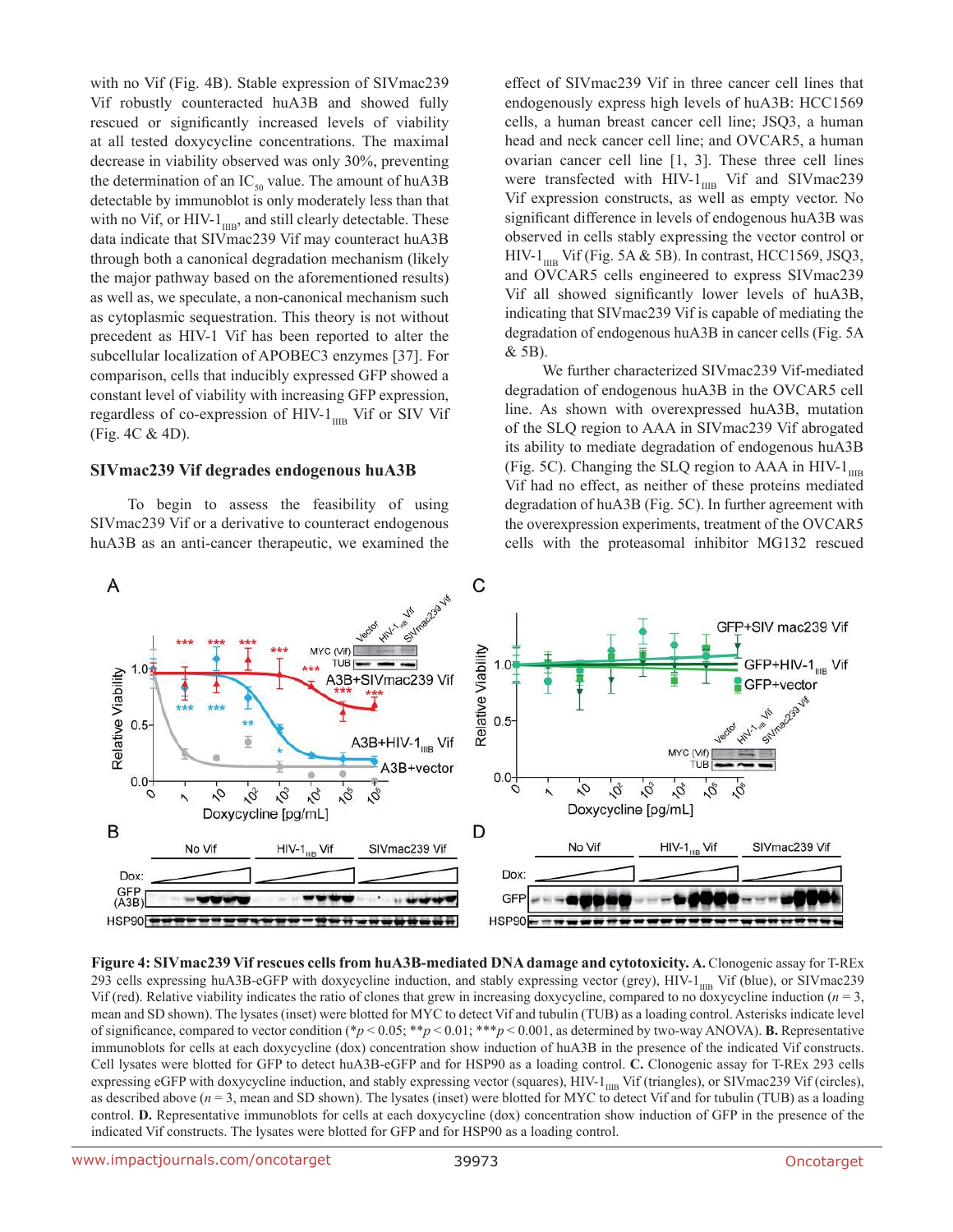endogenous huA3B from SIVmac239 Vif-mediated degradation (Fig. 5C). Based on the established mechanism for Vif function, these data indicate that SIVmac239 Vif interacts with ELOC of the E3 ubiquitin ligase complex via its SLQ motif to mediate proteasomal degradation of endogenous huA3B.



**Figure 5: SIVmac239 Vif degrades endogenous huA3B in cancer cells. A.** Representative immunoblots of HCC1569, JSQ3, and OVCAR5 cells expressing empty vector,  $HIV-1_{IIB}$ Vif, or SIVmac239 Vif. Cell lysates were blotted for endogenous huA3B, for MYC to detect Vif, and for tubulin (TUB) as a loading control. **B.** Quantification of endogenous huA3B in cancer cells expressing empty vector, HIV- $1_{\text{IIB}}$  Vif, or SIVmac239 Vif. A3B levels were normalized to Tubulin, and the amount of A3B in the presence of vector, for each cell line, was set at 1 (*n* = 3, mean and SD shown). Asterisks indicate level of significance, compared to vector control  $(*p < 0.01; **p < 0.001$ , as determined by two-way ANOVA). **C.** Representative immunoblot of OVCAR5 cells demonstrating that SIVmac239 Vif-mediated degradation of endogenous huA3B is dependent on the SLQ motif and that this degradation is inhibited in the presence of MG132 (5  $\mu$ M, 16 hours). Cell lysates were blotted for endogenous huA3B, for MYC to detect Vif, and for tubulin (TUB) as a loading control.

#### **DISCUSSION**

A3B contributes to genomic mutation in breast and other cancers, and associates with poor patient outcomes (reviewed in [16–18]). As such, it would be beneficial to cancer research and patient therapy to be able to counteract this potent DNA mutator. A3B is part of a larger family of APOBEC3 proteins, some of which have physiologic functions in restricting HIV-1 replication, and these are counteracted by HIV-1 Vif (reviewed in [19, 20]). HuA3B is not efficiently degraded by HIV-1 Vif [21–28], however, HIV-1 Vif may bind huA3B as indicated by co-immunoprecipitation studies [21, 37]. We hypothesized that the Vif protein from another lentivirus may be capable of counteracting huA3B, as diverse lentiviruses are restricted by differing subsets of the host's APOBEC3 proteins. By surveying a panel of Vif proteins from lentiviruses that infect different animal hosts, we identified SIVmac239 Vif as a potent inhibitor of both overexpressed and endogenously upregulated huA3B, degrading huA3B in an analogous manner to HIV- $1_{\text{IIB}}$  Vif mediating degradation of huA3G.

In testing the conservation of the ability of Vif proteins from various SIV strains to degrade huA3B, we found that many but not all SIV Vif proteins share this trait. Such an ability to degrade huA3B is potentially due to structural and functional conservation of huA3B with simian APOBEC3 proteins and the ability of some of these simian enzymes to restrict the relevant SIV strains, thus being legitimate targets of the respective Vif ubiquitin ligase complexes. For example, rhA3B has been demonstrated here and in other studies to be counteracted by SIVmac Vif, suggesting that this protein may be relevant for SIVmac infection of rhesus macaques [22, 32]. In contrast, HIV-1 is not restricted by huA3B in T cells, the major cellular target of HIV-1, and HIV-1 Vif does not efficiently counteract huA3B [21–28]. These species specificities can be utilized to further understand the relevant protein interaction surfaces. For instance, the ability of HIV-1 Vif to counteract huA3F but not rhA3F has led to better understanding to this protein interaction surface [32, 44–46]. By better understanding the interaction between huA3B and SIVmac239 Vif, SIVmac239 Vif may be engineered to become more efficient at degrading huA3B and to increase its specificity for huA3B over other APOBEC3 proteins, resulting in a better molecular probe and cancer therapeutic.

Interestingly, although we clearly showed that SIVmac239 Vif is capable of degrading huA3B, it also appeared capable of neutralizing the cytotoxic effects of huA3B beyond the canonical degradation mechanism. Based on prior studies [37], we hypothesize that SIVmac239 Vif may also bind huA3B in the cytosol and prevent it from importing into the nuclear compartment.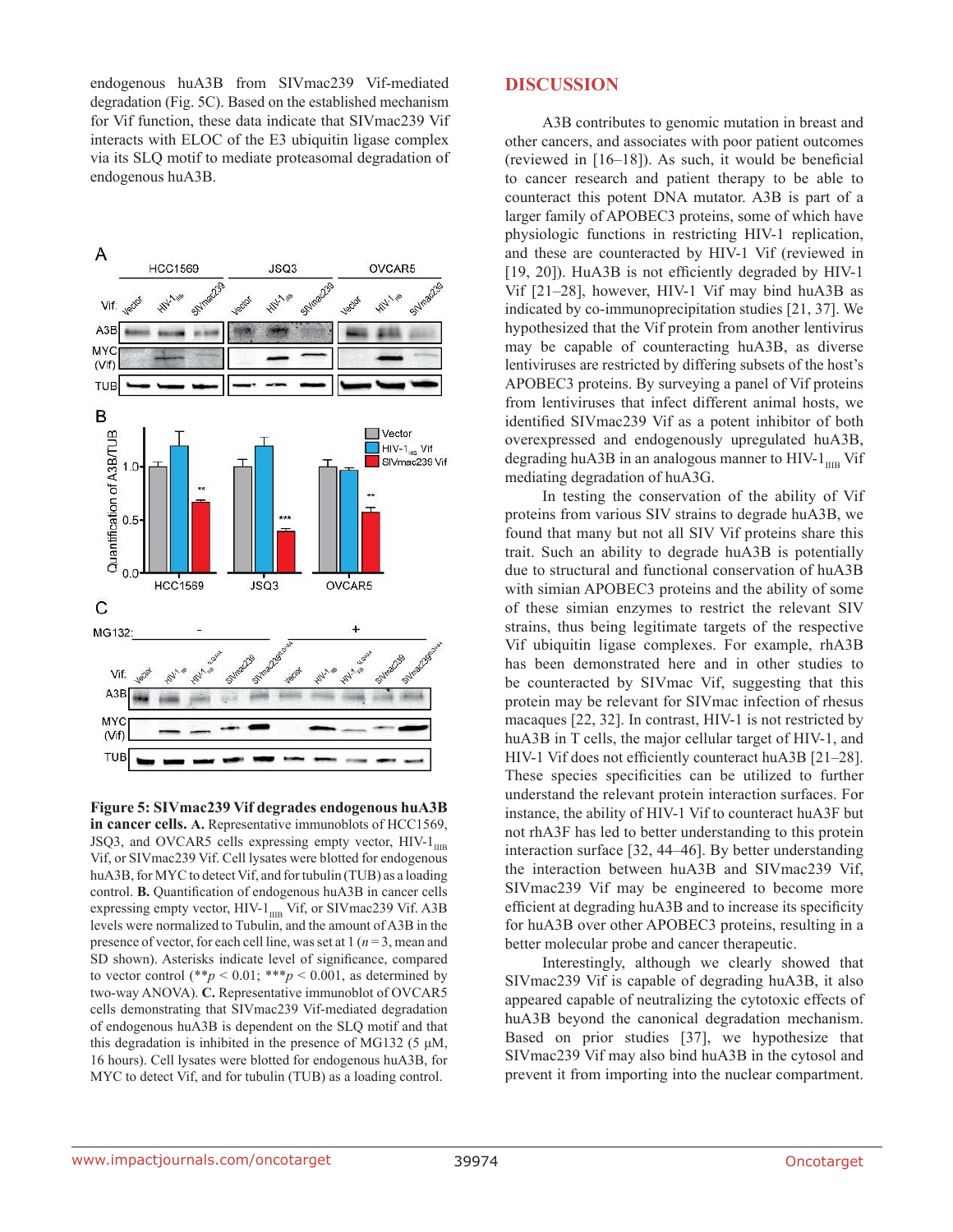Such a sequestration mechanism could help protect genomic DNA from huA3B's genotoxic activities, as has been inferred for the related APOBEC3A (A3A) protein [47, 48]. However, this theory needs extensive testing for validation and to distinguish it from other possible mechanisms. HIV- $1_{\text{IIB}}$  Vif was also able to mediate neutralization of huA3B, albeit at a much lower level than SIVmac239 Vif. This may be related to binding rather than degradation of the protein. This observation also suggests that HIV-1 Vif could protect cells from huA3B's oncogenic effects, and that HIV-1 infected individuals may be partly protected from the onset or progression of some malignancies. However, this does not seem to be the case as HIV-1 infection is associated with an increased risk of several AIDS-defining and non-AIDS defining cancers [49, 50].

This study is the first to show that SIVmac239 Vif can degrade the genomic DNA mutator huA3B in living cells. Degradation of endogenous huA3B was observed in cell lines representing three different types of human cancer, suggesting that although cellular factors that regulate huA3B are not yet elucidated, this finding may have implications for treating a wide range of huA3B effected malignancies. The data presented here have strong implications for developing SIVmac239 Vif as a molecular tool for future studies on the mutagenic properties of huA3B, and for neutralizing huA3B in cancer to halt tumor mutagenesis, prevent therapy resistance, and improve the treatment and prognosis of cancer patients.

## **MATERIALS AND METHODS**

### **APOBEC3 expression constructs**

The APOBEC3 proteins huA3B (GenBank accession no. NM004900), huA3G (GenBank NM021822), and rhA3B (GenBank JF714485, but with the asparagine at amino acid residue 316 restored to aspartate [51]) were expressed with carboxy-terminal HA tag in the pcDNA3.1(+) vector (Invitrogen). cDNA was provided by Dr. Theodora Hatziioannou (Aaron Diamond AIDS Research Center, New York) [32]. Additionally, huA3B was expressed with a carboxy-terminal eGFP tag in the doxycycline-inducible pcDNA5TO vector (Clontech).

### **Vif nomenclature and expression constructs**

Each Vif protein is described by virus type (HIV, SIV, etc) and a strain/isolate identifier (IIIB, mac239, etc) according to standard conventions in the retrovirus field. The lentiviral Vif proteins from HIV- $1_{\text{IIB}}$ (protein sequence matches GenBank EU541617), SIVmac239 (GenBank AY588946), BIV $_{\text{BM127}}$  (GenBank M32690), MVV $_{1514}$  (GenBank M60610), and FIV<sub>NSCU</sub> (GenBank m25381) were codon optimized (GenScript Corporation) and expressed with a carboxy-terminal MYC

tag in the pVR1012 vector [29]. Vif expression constructs from SIVsmCFU212 (GenBank JX860407), SIVsmPG (GenBank AAC68657), SIVsmPBj (GenBank AAB22996), SIVsmE041 (GenBank HM059825), SIVstm (GenBank AAA91941), SIVmac142 (GenBank Y00277), SIVmfa186 (GenBank KF030930), SIVmne027 (GenBank U70412), SIVsmE543–3 (GenBank U72748), and SIVagmTAN (GenBank AAC57053) were derived originally in the Johnson lab (Boston College) [38]. These cDNAs were subcloned into the pVR1012 vector with a carboxyterminal MYC tag. The Vif expression construct pVR1012 was a generous gift of Dr. Xiao-Fang Yu (John Hopkins, Baltimore). For transient expression in HCC1569 and JSQ3 cells, the constructs were transfected with TransIT-2020 (Mirus) and TransIT-X2 (Mirus), respectively. For stable expression in OVCAR5 cells,  $HIV-1<sub>I</sub>$  and SIVmac239 Vif were subcloned into the pLenti4-Hygro-TO backbone, transduced into OVCAR5 cells, and a stably expressing pool was selected with hygromycin.

### **HIV constructs**

The Vif proficient and Vif deficient (X26X27)  $HIV-1<sub>IIR</sub>$  A200C proviral expression constructs (GenBank EU541617) have been reported [52].

### **Cell lines**

293T cells, T-REx 293 (Invitrogen) cells, and JSQ3 cells were maintained in Dulbecco's modified Eagle medium (DMEM) containing 10% fetal bovine serum (FBS) and 0.5% penicillin-streptomycin (P/S). CEM-GFP, HCC1569, and OVCAR5 cells were maintained in RPMI medium with 10% FBS and 0.5% P/S. The CEM-GFP HIV reporter cell line was obtained from the NIH AIDS Reagent Program [53]; the breast cancer cell line HCC1569 from ATCC; the head and neck cancer cell line JSQ3 from Dr. Mark Herzberg (University of Minnesota); and the ovarian cancer cell line OVCAR5 from the Mayo Clinic ovarian cell line repository.

### **Immunoblotting**

Cell lysates were prepared by resuspending washed cell pellets directly in 2.5 Χ Laemmli sample buffer. Viral particles were purified from the filtered supernatant by centrifugation prior to resuspension in 2.5Χ Laemmli sample buffer. A3-HA was detected with monoclonal mouse anti-HA (BioLegend), Vif-MYC was detected with polyclonal rabbit anti-MYC (Sigma-Aldrich), Tubulin (TUB) was detected with monoclonal mouse anti-α-Tubulin (Covance), HIV-1 Gag was detected with monoclonal mouse anti-HIV-1 p24 (NIH AIDS Reagent Program) [54], A3-GFP was detected with monoclonal mouse anti-GFP (Clontech), HSP90 was detected with mouse anti-HSP90 (BD Biosciences). A3B was detected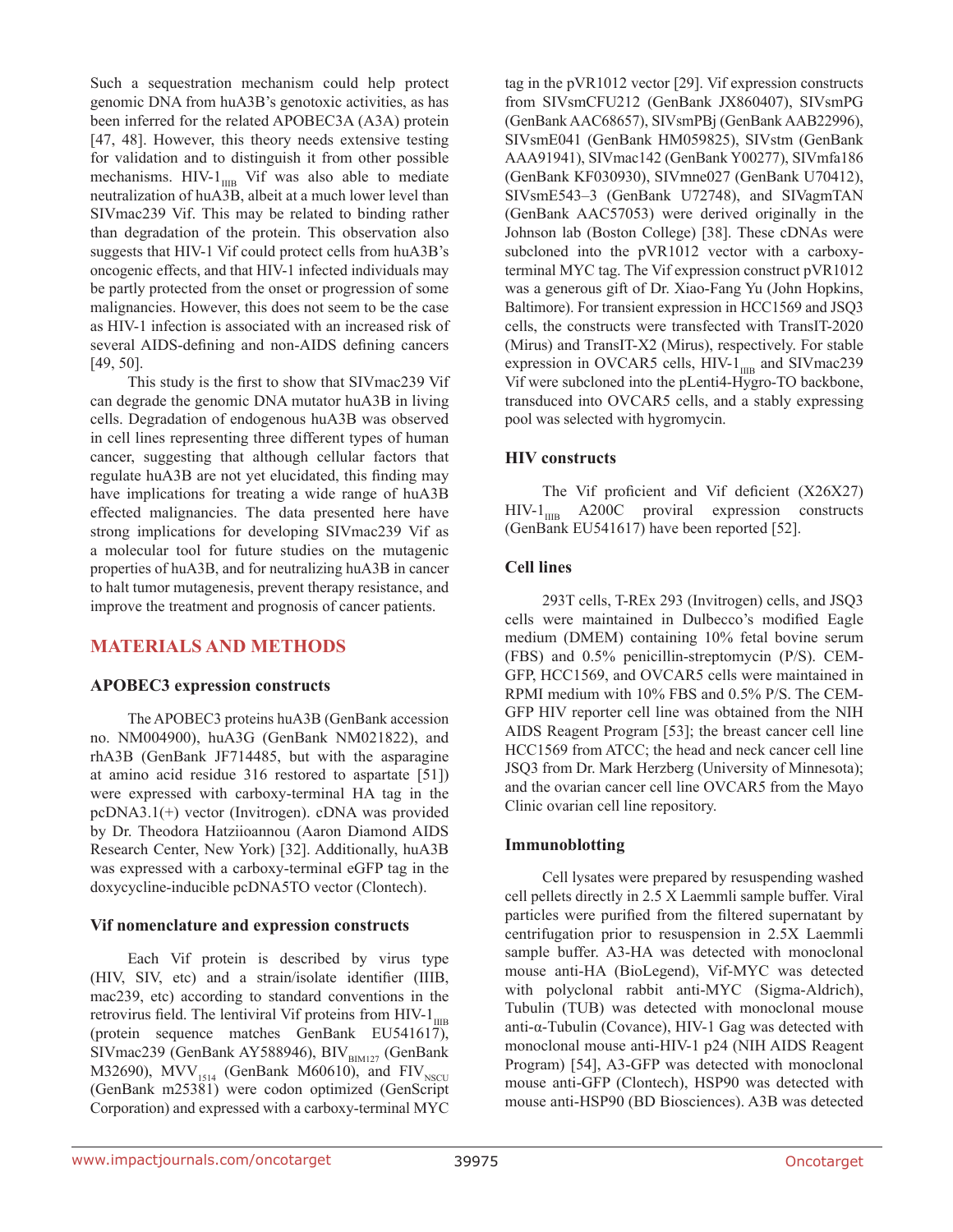with rabbit monoclonal anti-A3B [55] (Brown *et al*., *in prep*). To determine endogenous huA3B degradation, the huA3B and Tubulin bands were quantified from immunoblots using ImageJ (1.42q), and huA3B levels were normalized to those of Tubulin. These values were analyzed using a two-way ANOVA. Bonferroni's method for post-hoc testing was used to compare the amount of huA3B in the presence of vector,  $HIV-1_{\text{IIB}}$  Vif, and SIVmac239 Vif. Statistical analyses were done with Prism 5 (GraphPad Software Inc.).

#### **Vif degradation**

293T cells were transfected in triplicate with pVR1020-Vif-MYC or empty vector, at levels normalized by immunoblot, and pcDNA3.1 A3-HA, or empty vector, as indicated, using PEI (polyethyleneimine; Polysciences, Inc.). The following amounts of Vif expression construct were transfected for Fig. 1A:  $HIV-1_{\text{IIB}}$  50–200 ng; SIVmac239 50–200 ng; BIV 100–400 ng; FIV 50–200 ng; MVV 100–400 ng. For Fig. 1B, the following amounts of Vif expression construct were transfected:  $HIV-1<sub>IHR</sub>$ 50–100 ng; SIVmac239 100–200 ng; SIVsmCFU212 200–400 ng; SIVsmPG 200–400 ng; SIVsmPBj 200–400 ng; SIVsmE041 200–400 ng; SIVstm 400–800 ng; SIVmac142 200–400 ng; SIVmfa186 200–400 ng; SIVmne027 200–400 ng, SIVsmE543 200–400 ng; SIVagmTAN 400–800 ng. After 48 hours, the cells were harvested for immunoblot analysis. To inhibit proteasomal degradation, MG132 (American Peptide) was added at 5 μM, 16 hours before harvesting the cells.

#### **HIV-1 single cycle infection with replicationproficient virus**

The single-cycle infectivity assays were performed as previously reported [22] by transfecting 293T cells (TransIT-LT1; Mirus) in triplicate with 1 μg of a Vifdeficient HIV-1 proviral expression construct along with 25 ng of A3-HA expression construct or empty vector, and 25 ng of Vif-MYC expression construct or empty vector. After 48 hours, purified virus-containing supernatants were used to infect the CEM-GFP HIV-1 reporter cells, and cell and viral particle lysates were prepared for immunoblotting. Infectivity was analyzed using a one-way ANOVA. Dunnett's method for post-hoc testing was used to compare increases in infectivity in the presence of the Vif expression constructs with vector control. Statistical analyses were done with Prism 5 (GraphPad Software Inc.).

#### **Flow cytometry**

HIV-infected CEM-GFP cells were prepared for flow cytometry by fixation in 4% paraformaldehyde. GFP fluorescence was measured on a BD FACS Canto II flow cytometer (BD Biosciences). All data were analyzed using FlowJo flow cytometry analysis software (version 8.8.7). GFP fluorescence was quantified from gated live cell populations.

#### **Viability assay**

T-REx 293 cells (Invitrogen), which stably express the tetracycline repressor, were transfected with pcDNA5TO-A3B-eGFP and pcDNA5TO-eGFP constructs using TransIT-LT1 (Mirus). Stable clones were selected with hygromycin and blasticidin. These T-REx 293 huA3B and T-REx 293 GFP stable clones were further engineered to stably express HIV- $1_{\text{IIB}}$  Vif-myc, SIVmac239 Vif-MYC or vector by transfection of pcDNA3.1 expression constructs and selection with G418. To assess viability, equal numbers of cells were plated in triplicate in increasing doxycycline concentrations and clones were allowed to form. The clones were quantified using ImageJ (1.42q) software. In parallel, these cells were plated in increasing doxycycline concentrations and harvested after 48 hours for immunoblotting. Viability data were analyzed using a two-way ANOVA. Bonferroni's method for posthoc testing was used to compare viability in the presence of vector control to the viability with HIV- $1_{\text{IIB}}$  Vif and SIVmac239 Vif. Statistical analyses and  $TCID_{50}$  were done with Prism 5 (GraphPad Software Inc.).

#### **ACKNOWLEDGMENTS AND FUNDING**

We thank B.D. Anderson, M.A. Carpenter, and B. Leonard for comments. The following reagents were obtained through the NIH AIDS Reagent Program, Division of AIDS, NIAID, NIH: HIV-1 p24 Monoclonal Antibody (183-H12-5C) from Drs. B. Chesebro and K. Wehrly and CEM-GFP from Dr. J. Corbeil. RhA3B cDNA was a generous gift from Dr. T. Hatziioannou (Aaron Diamond AIDS Research Center, New York), the pVR1012 expression construct from Dr. X.-F. Yu (John Hopkins, Baltimore), and the head/neck cell line from Dr. M. Herzberg (University of Minnesota). Salary support for AML was provided in part by subaward 7433sc from NIH P50-GM082250.

These studies were supported by NIH grants to WEJ (NIAID R01 AI095092 and AI083118) and RSH (NIAID R01 AI064046 and NIGMS P01 GM091743).

### **CONFLICTS OF INTEREST**

RSH is a cofounder of ApoGen Biotechnologies Inc. The other authors have no conflicts of interest.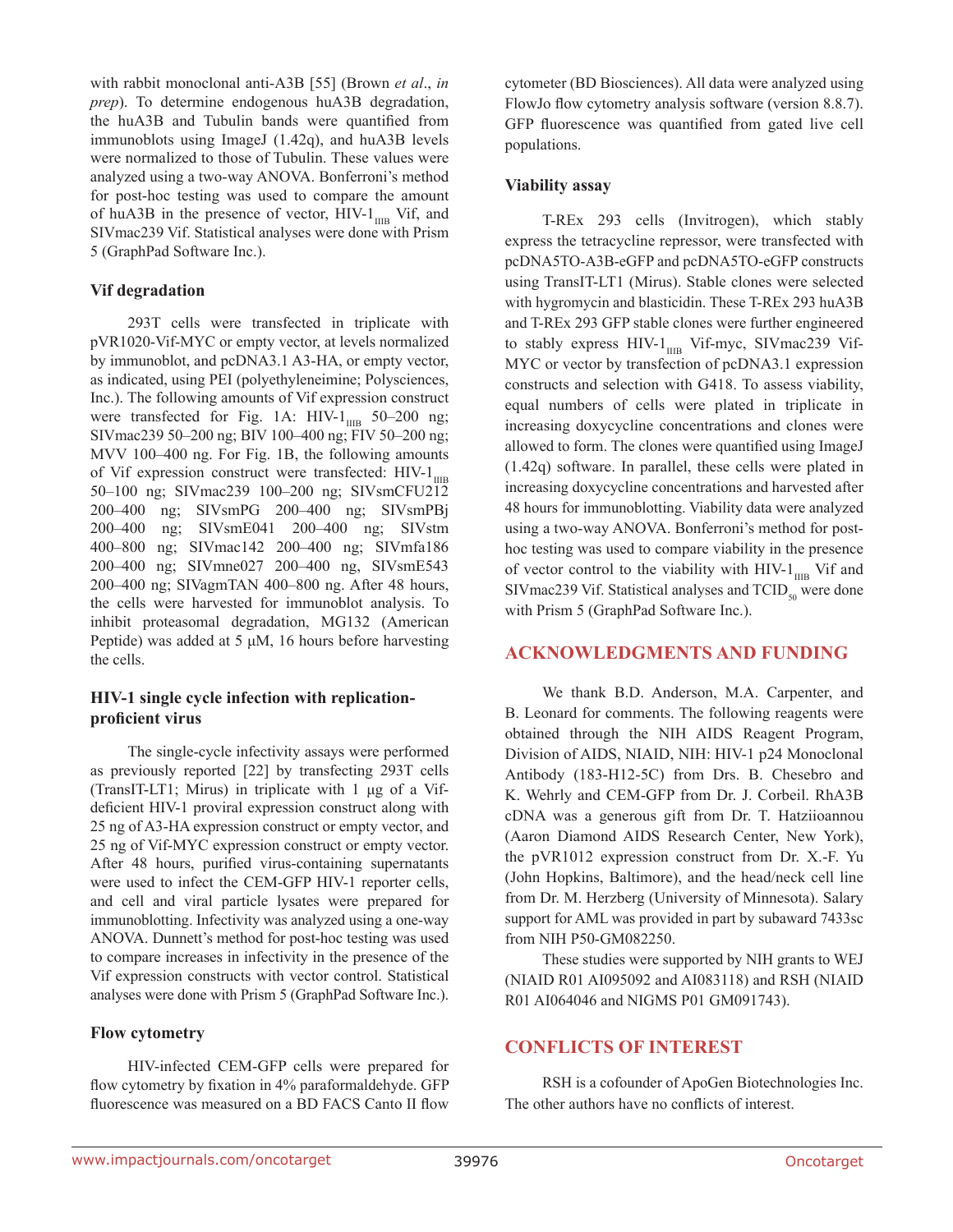#### **REFERENCES**

- 1. Burns MB, Lackey L, Carpenter MA, Rathore A, Land AM, Leonard B, Refsland EW, Kotandeniya D, Tretyakova N, Nikas JB, Yee D, Temiz NA, Donohue DE, McDougle RM, Brown WL, Law EK, et al. APOBEC3B is an enzymatic source of mutation in breast cancer. Nature. 2013; 494:366–370.
- 2. Burns MB, Temiz NA, Harris RS. Evidence for APOBEC3B mutagenesis in multiple human cancers. Nat Genet. 2013; 45:977–983.
- 3. Leonard B, Hart SN, Burns MB, Carpenter MA, Temiz NA, Rathore A, Vogel RI, Nikas JB, Law EK, Brown WL, Li Y, Zhang Y, Maurer MJ, Oberg AL, Cunningham JM, Shridhar V, et al. APOBEC3B upregulation and genomic mutation patterns in serous ovarian carcinoma. Cancer Res. 2013; 73:7222–7231.
- 4. Alexandrov LB, Nik-Zainal S, Wedge DC, Aparicio SA, Behjati S, Biankin AV, Bignell GR, Bolli N, Borg A, Borresen-Dale AL, Boyault S, Burkhardt B, Butler AP, Caldas C, Davies HR, Desmedt C, et al. Signatures of mutational processes in human cancer. Nature. 2013; 500:415–421.
- 5. Roberts SA, Lawrence MS, Klimczak LJ, Grimm SA, Fargo D, Stojanov P, Kiezun A, Kryukov GV, Carter SL, Saksena G, Harris S, Shah RR, Resnick MA, Getz G, Gordenin DA. An APOBEC cytidine deaminase mutagenesis pattern is widespread in human cancers. Nat Genet. 2013; 45:970–976.
- 6. Nik-Zainal S, Alexandrov LB, Wedge DC, Van Loo P, Greenman CD, Raine K, Jones D, Hinton J, Marshall J, Stebbings LA, Menzies A, Martin S, Leung K, Chen L, Leroy C, Ramakrishna M, et al. Mutational processes molding the genomes of 21 breast cancers. Cell. 2012; 149:979–993.
- 7. Lawrence MS, Stojanov P, Polak P, Kryukov GV, Cibulskis K, Sivachenko A, Carter SL, Stewart C, Mermel CH, Roberts SA, Kiezun A, Hammerman PS, McKenna A, Drier Y, Zou L, Ramos AH, et al. Mutational heterogeneity in cancer and the search for new cancer-associated genes. Nature. 2013; 499:214–218.
- 8. Cancer Genome Atlas Research Network. Comprehensive molecular characterization of urothelial bladder carcinoma. Nature. 2014; 507:315–322.
- 9. Rebhandl S, Huemer M, Gassner FJ, Zaborsky N, Hebenstreit D, Catakovic K, Grossinger EM, Greil R, Geisberger R. APOBEC3 signature mutations in chronic lymphocytic leukemia. Leukemia. 2014; 28:1929–1932.
- 10. Henderson S, Chakravarthy A, Su X, Boshoff C, Fenton TR. APOBEC-mediated cytosine deamination links PIK3CA helical domain mutations to human papillomavirus-driven tumor development. Cell Rep. 2014; 7:1833–1841.
- 11. Waters CE, Saldivar JC, Amin ZA, Schrock MS, Huebner K. FHIT loss-induced DNA damage creates optimal APOBEC substrates: Insights into APOBEC-mediated mutagenesis. Oncotarget. 2015; 6:3409–3419.
- 12. Roberts SA, Sterling J, Thompson C, Harris S, Mav D, Shah R, Klimczak LJ, Kryukov GV, Malc E, Mieczkowski PA, Resnick MA, Gordenin DA. Clustered mutations in yeast and in human cancers can arise from damaged long single-strand DNA regions. Mol Cell. 2012; 46:424–435.
- 13. Taylor BJ, Nik-Zainal S, Wu YL, Stebbings LA, Raine K, Campbell PJ, Rada C, Stratton MR, Neuberger MS. DNA deaminases induce break-associated mutation showers with implication of APOBEC3B and 3A in breast cancer kataegis. Elife. 2013; 2:e00534.
- 14. Sieuwerts AM, Willis S, Burns MB, Look MP, Meijer-Van Gelder ME, Schlicker A, Heideman MR, Jacobs H, Wessels L, Leyland-Jones B, Gray KP, Foekens JA, Harris RS, Martens JW. Elevated APOBEC3B correlates with poor outcomes for estrogen-receptor-positive breast cancers. Horm Cancer. 2014; 5:405–413.
- 15. Cescon DW, Haibe-Kains B, Mak TW. APOBEC3B expression in breast cancer reflects cellular proliferation, while a deletion polymorphism is associated with immune activation. Proc Natl Acad Sci U S A. 2015; 112:2841–2846.
- 16. Swanton C, McGranahan N, Starrett GJ, Harris RS. APOBEC Enzymes: Mutagenic Fuel for Cancer Evolution and Heterogeneity. Cancer Discov. 2015; 5:704–712.
- 17. Henderson S, Fenton T. APOBEC3 genes: retroviral restriction factors to cancer drivers. Trends Mol Med. 2015; 21:274–284.
- 18. Roberts SA, Gordenin DA. Hypermutation in human cancer genomes: footprints and mechanisms. Nat Rev Cancer. 2014; 14:786–800.
- 19. Harris RS, Dudley JP. APOBECs and virus restriction. Virology. 2015; 479–480C:131–145.
- 20. Desimmie BA, Delviks-Frankenberrry KA, Burdick RC, Qi D, Izumi T, Pathak VK. Multiple APOBEC3 Restriction Factors for HIV-1 and One Vif to Rule Them All. J Mol Biol. 2014; 426:1220–1245.
- 21. Baig TT, Feng Y, Chelico L. Determinants of efficient degradation of APOBEC3 restriction factors by HIV-1 Vif. J Virol. 2014; 88:14380–14395.
- 22. Hultquist JF, Lengyel JA, Refsland EW, LaRue RS, Lackey L, Brown WL, Harris RS. Human and rhesus APOBEC3D, APOBEC3F, APOBEC3G, and APOBEC3H demonstrate a conserved capacity to restrict Vif-deficient HIV-1. J Virol. 2011; 85:11220–11234.
- 23. Shirakawa K, Takaori-Kondo A, Kobayashi M, Tomonaga M, Izumi T, Fukunaga K, Sasada A, Abudu A, Miyauchi Y, Akari H, Iwai K, Uchiyama T. Ubiquitination of APOBEC3 proteins by the Vif-Cullin5-ElonginB-ElonginC complex. Virology. 2006; 344:263–266.
- 24. Doehle BP, Schafer A, Cullen BR. Human APOBEC3B is a potent inhibitor of HIV-1 infectivity and is resistant to HIV-1 Vif. Virology. 2005; 339:281–288.
- 25. Yu Q, Chen D, Konig R, Mariani R, Unutmaz D, Landau NR. APOBEC3B and APOBEC3C are potent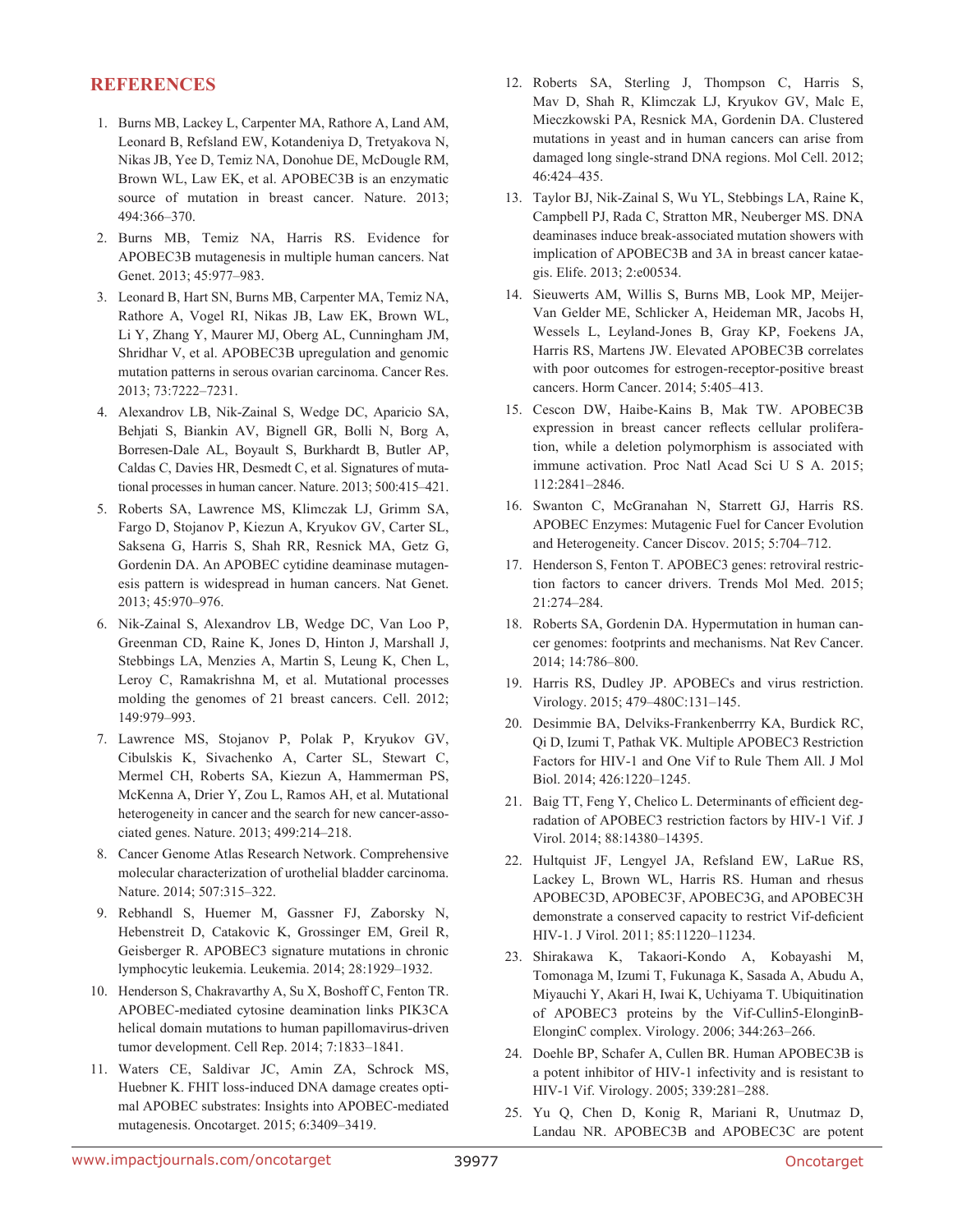inhibitors of simian immunodeficiency virus replication. J Biol Chem. 2004; 279:53379–53386.

- 26. Zhou T, Han Y, Dang Y, Wang X, Zheng YH. A novel HIV-1 restriction factor that is biologically distinct from APOBEC3 cytidine deaminases in a human T cell line CEM.NKR. Retrovirology. 2009; 6:31.
- 27. Rose KM, Marin M, Kozak SL, Kabat D. Regulated production and anti-HIV type 1 activities of cytidine deaminases APOBEC3B, 3F, and 3G. AIDS Res Hum Retroviruses. 2005; 21:611–619.
- 28. Bishop KN, Holmes RK, Sheehy AM, Davidson NO, Cho SJ, Malim MH. Cytidine deamination of retroviral DNA by diverse APOBEC proteins. Curr Biol. 2004; 14:1392–1396.
- 29. LaRue RS, Lengyel J, Jónsson SR, Andrésdóttir V, Harris RS. Lentiviral Vif degrades the APOBEC3Z3/ APOBEC3H protein of its mammalian host and is capable of cross-species activity. J Virol. 2010; 84:8193–8201.
- 30. Wang J, Zhang W, Lv M, Zuo T, Kong W, Yu X. Identification of a Cullin5-ElonginB-ElonginC E3 complex in degradation of feline immunodeficiency virus Vif-mediated feline APOBEC3 proteins. J Virol. 2011; 85:12482–12491.
- 31. Zhang W, Wang H, Li Z, Liu X, Liu G, Harris RS, Yu XF. Cellular requirements for bovine immunodeficiency virus Vif-mediated inactivation of bovine APOBEC3 proteins. J Virol. 2014; 88:12528–12540.
- 32. Virgen CA, Hatziioannou T. Antiretroviral activity and Vif sensitivity of rhesus macaque APOBEC3 proteins. J Virol. 2007; 81:13932–13937.
- 33. LaRue RS, Andresdottir V, Blanchard Y, Conticello SG, Derse D, Emerman M, Greene WC, Jonsson SR, Landau NR, Lochelt M, Malik HS, Malim MH, Munk C, O'Brien SJ, Pathak VK, Strebel K, et al. Guidelines for naming nonprimate APOBEC3 genes and proteins. J Virol. 2009; 83:494–497.
- 34. Munk C, Beck T, Zielonka J, Hotz-Wagenblatt A, Chareza S, Battenberg M, Thielebein J, Cichutek K, Bravo IG, O'Brien SJ, Lochelt M, Yuhki N. Functions, structure, and read-through alternative splicing of feline APOBEC3 genes. Genome Biol. 2008; 9:R48.
- 35. LaRue RS, Jónsson SR, Silverstein KA, Lajoie M, Bertrand D, El-Mabrouk N, Hotzel I, Andrésdóttir V, Smith TP, Harris RS. The artiodactyl APOBEC3 innate immune repertoire shows evidence for a multi-functional domain organization that existed in the ancestor of placental mammals. BMC Mol Biol. 2008; 9:104.
- 36. Smith JL, Pathak VK. Identification of specific determinants of human APOBEC3F, APOBEC3C, and APOBEC3DE and African green monkey APOBEC3F that interact with HIV-1 Vif. J Virol. 2010; 84:12599–12608.
- 37. Marin M, Golem S, Rose KM, Kozak SL, Kabat D. Human immunodeficiency virus type 1 Vif functionally interacts with diverse APOBEC3 cytidine deaminases and moves

with them between cytoplasmic sites of mRNA metabolism. J Virol. 2008; 82:987–998.

- 38. Krupp A, McCarthy KR, Ooms M, Letko M, Morgan JS, Simon V, Johnson WE. APOBEC3G polymorphism as a selective barrier to cross-species transmission and emergence of pathogenic SIV and AIDS in a primate host. PLoS Pathog. 2013; 9:e1003641.
- 39. Mariani R, Chen D, Schrofelbauer B, Navarro F, Konig R, Bollman B, Munk C, Nymark-McMahon H, Landau NR. Species-specific exclusion of APOBEC3G from HIV-1 virions by Vif. Cell. 2003; 114:21–31.
- 40. Gaur R, Strebel K. Insights into the dual activity of SIVmac239 Vif against human and African green monkey APOBEC3G. PLoS One. 2012; 7:e48850.
- 41. Conticello SG, Harris RS, Neuberger MS. The Vif protein of HIV triggers degradation of the human antiretroviral DNA deaminase APOBEC3G. Curr Biol. 2003; 13:2009–2013.
- 42. Liu B, Yu X, Luo K, Yu Y, Yu XF. Influence of primate lentiviral Vif and proteasome inhibitors on human immunodeficiency virus type 1 virion packaging of APOBEC3G. J Virol. 2004; 78:2072–2081.
- 43. Shinohara M, Io K, Shindo K, Matsui M, Sakamoto T, Tada K, Kobayashi M, Kadowaki N, Takaori-Kondo A. APOBEC3B can impair genomic stability by inducing base substitutions in genomic DNA in human cells. Sci Rep. 2012; 2:806.
- 44. Zennou V, Bieniasz PD. Comparative analysis of the antiretroviral activity of APOBEC3G and APOBEC3F from primates. Virology. 2006; 349:31–40.
- 45. Albin JS, LaRue RS, Weaver JA, Brown WL, Shindo K, Harjes E, Matsuo H, Harris RS. A single amino acid in human APOBEC3F alters susceptibility to HIV-1 Vif. J Biol Chem. 2010; 285:40785–40792.
- 46. Land AM, Shaban NM, Evans L, Hultquist JF, Albin JS, Harris RS. APOBEC3F determinants of HIV-1 Vif sensitivity. J Virol. 2014; 88:12923–12927.
- 47. Landry S, Narvaiza I, Linfesty DC, Weitzman MD. APOBEC3A can activate the DNA damage response and cause cell-cycle arrest. EMBO Rep. 2011; 12:444–450.
- 48. Land AM, Law EK, Carpenter MA, Lackey L, Brown WL, Harris RS. Endogenous APOBEC3A DNA cytosine deaminase is cytoplasmic and nongenotoxic. J Biol Chem. 2013; 288:17253–17260.
- 49. Engels EA, Biggar RJ, Hall HI, Cross H, Crutchfield A, Finch JL, Grigg R, Hylton T, Pawlish KS, McNeel TS, Goedert JJ. Cancer risk in people infected with human immunodeficiency virus in the United States. Int J Cancer. 2008; 123:187–194.
- 50. Grulich AE, van Leeuwen MT, Falster MO, Vajdic CM. Incidence of cancers in people with HIV/AIDS compared with immunosuppressed transplant recipients: a meta-analysis. Lancet. 2007; 370:59–67.